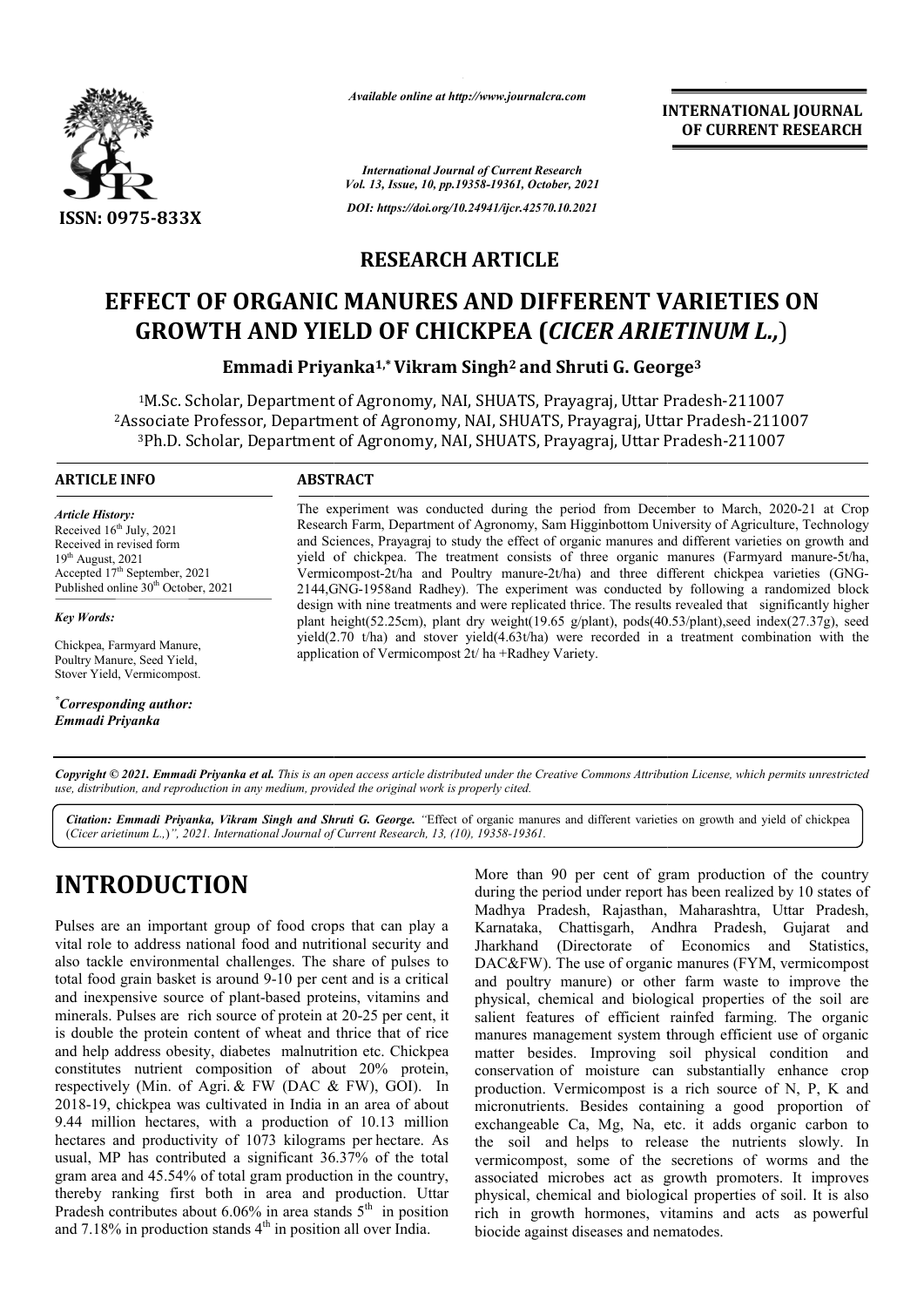Poor nutrient economy of light textured soils necessitates the need for supplementing fertilizer with organic manures. Poultry manure is another important source of nutrients which plays direct role in plant growth. Besides major nutrients, poultry manure also contains traces of micronutrients which are generally not supplied by the commercial fertilizers but essential for plant growth.It is well documented that poultry manure is an excellent source of organic matter which increases nutrient uptake of the plants (Balai, 2018).

## **MATERIALS AND METHODS**

The experiment was carried out during *rabi*, 2020-21 at Crop Research Farm, Department of Agronomy, Naini Agricultural Institute, Sam Higginbottom University of Agriculture, Technology and Sciences, Prayagraj (U.P.) which is located at  $25^{\circ}$  24'  $42^{\circ}$ ' N latitude,  $81^{\circ}$   $50^{\circ}$   $56^{\circ}$ ' E longitude and 98 m altitude above the mean sea-level. The experiment consisted of nine treatments which were replicated thrice in a randomized block design with three organic manures viz.,( Farmyard Manure 5t/ha, Vermicompost 2t/ha and Poultry Manure 2t/ha) and three different varieties of chickpea viz., (GNG-2144,GNG-1958 and Radhey). The treatment combinations which are  $T_1$ : Farmyard manure 5t/ha+ GNG-2144,  $T_2$ : Farmyard manure 5 t/ha+GNG-1958,  $T_3$ : Farmyard manure 5 t/ha+ Radhey,  $T_4$ : Vermicompost 2t/ha+GNG-2144,  $T_5$ : Vermicompost  $2t/ha+GNG-1958$ ,  $T_6$ : Vermicomopst 2 t/ha+Radhey,  $T_7$ : Poultry manure 2 t/ha+GNG-2144,  $T_8$ : Poultry manure 2 t/ha+GNG-1958,  $T_9$ : Poultry manure 2 t/ha+Radhey. Irrigation was based on the necessity and at the time of sowing. Growth attributes viz.,Plant height(cm), Number of nodules, Plant dry weight(g/plant) , Crop growth rate( $g/m^2$ /day), Relative growth rate( $g/g$ /day) and Yield attributes viz., pods/plant, seeds/pod, seed index(g) Yield parameters viz. seed yield(t/ha), stover yield(t/ha) and harvest index (%)were recorded with standard basis of observation. The data was analysed statistically by using analysis of variance as applicable in Randomized Block Design (Gomez and Gomez, 1984)

#### **RESULTS AND DISCUSSION**

**Growth attributes:** Data in Table 1 revealed plant height at harvest recorded a significant difference among treatment combinations. However, significantly higher plant height (52.25 cm) was recorded in Vermicompost 2 t/ha+ Radhey which was followed by the treatment combination of Poultry manure at 2 t/ha+Radhey respectively. Plant height increases because of better balanced nutrient supply due to orgsanics that resulted in better crop growth showed that plant grown in Vermicompost pretreated soil exhibited maximum increase in all morphological parameters. These results are in close conformity with jain*.et.al* 2004 and patil *et al.2011.* Data presented in Table 1 shows that number of nodules/ plant recorded at harvest stage was found non-significant effect among treatments. However, highest number of nodules (10.33/ plant) were recorded in Vermicompost at 2t/ha+Radhey. While lowest number of nodules (9.20/plant) was observed in treatment combination of Farmyard manure at 5t/ha+GNG-2144, respectively. Further, plant dry weight at harvest (19.65g/plant) was recorded significantly higher in Vermicompost at 2t/ha+Radhey.

Which was followed by the treatment combination of Poultry manure at 2t/ha+GNG-1958 respectively. Dry matter production increased steadily with advancing growth stages the results are in close conformity with Naidu *et al. 2017and*  Rahul *et al.*2009. Similarly, crop growth rate recorded at harvest stage was found non-significant effect among treatments. However, highest crop growth rate $(3.96g/m^2/day)$ were recorded in Vermicompost at 2 t/ha+Radhey. While lowest crop growth rate  $(1.80g/m^2/day)$  was observed in Farmyard manure at 5t/ha+Radhey, respectively. Data decipted in table 1 shows that Relative growth rate recorded at harvest stage was found non-significant effect among treatments. However, highest relative growth rate(0.0068g/g/day) were recorded in Vermicompost at 2 t/ha+Radhey. While lowest relative growth rate (0.0037g/g/day) was observed in Farmyard manure at 5t/ha+Radhey, respectively.

**Yield attributes and yield:** As given in Table 2 Pods per plant recorded a significant difference among treatment combinations. However, pods (40.53/plant) recorded significantly higher in Vermicompost at  $2 t/ha + Radhey$  which was followed by the treatment combinations of Vermicompost at 2 t/ha + GNG 1958 and Poultry manure at 2 t/ha + GNG 2144 (39.73 and 39.13/plant), respectively. This is aslo conforms the results of Sarawgi and Rajput 2005. Further there was no significant difference with respect to seeds per pod among the treatments. Seed per pod was noticed maximum (1.47/pod) in Vermicompost at 2 t/ha + Radhey treatment combination. However, least number of seeds  $(1.00\text{/pod})$  was noticed in Farmyard manure at 5 t/ha + GNG 2144 treatment combination, respectively. These results are in close conformity with Bhangre .2010. Data decipted in table 2 shows that Seed index recorded at harvest, was a significant effect among treatments. Significantly higher seed index (27.37 g) were recorded in Vermicompost at 2 t/ha + Radhey which was followed by Vermicompostat  $2 t/ha + GNG$  1958 and Poultry manure at  $2 t/ha + GNG 2144 (26.01 and 25.77 g)$ . these results are in close conformity with Singh and Sekhon 2006., Channabasanagowda *et al.2008 .*

Similarly, Seed yield recorded a significant difference among treatment combinations. However, Seed yield (2.70 t/ha) recorded significantly higher in Vermicompost at 2 t/ha + Radhey. Whereas, Vermicompost at 2 t/ha + GNG 1958 and Poultry manure at  $2 t/ha + Radhey$  noticed statistically at par value (2.48 and 2.47 t/ha), respectively The seed yield is the combined effect of different factors contributing towards it. It appears logical to assume that it is the function of yield attributing characters as increase in any one of these will result in increased yield.these results are in close conformity with Mansur *et al.*2009 *and* Ramesh *et al.*2010.and Singh et al. 2015. Data presented in table 2 shows that Significantly higher stover yield was recorded in Vermicompost at 2 t/ha + Radhey (4.63 t/ha) which was followed by Vermicompost at 2 t/ha + GNG 1958 and Poultry manure at 2 t/ha + Radhey (4.31 and 4.28 t/ha) respectively. These results are in close conformity with Choudhary *et al.*2013. and Shukla *et al.*2013. Data in Table 2. revealed that Harvest index obatained on the basis of seed yield and stover yield shown that there was a no significant difference S among treatments.However highest harvest index (37.66%) were recorded in Vermicompost at 2  $t/ha + Radhey.$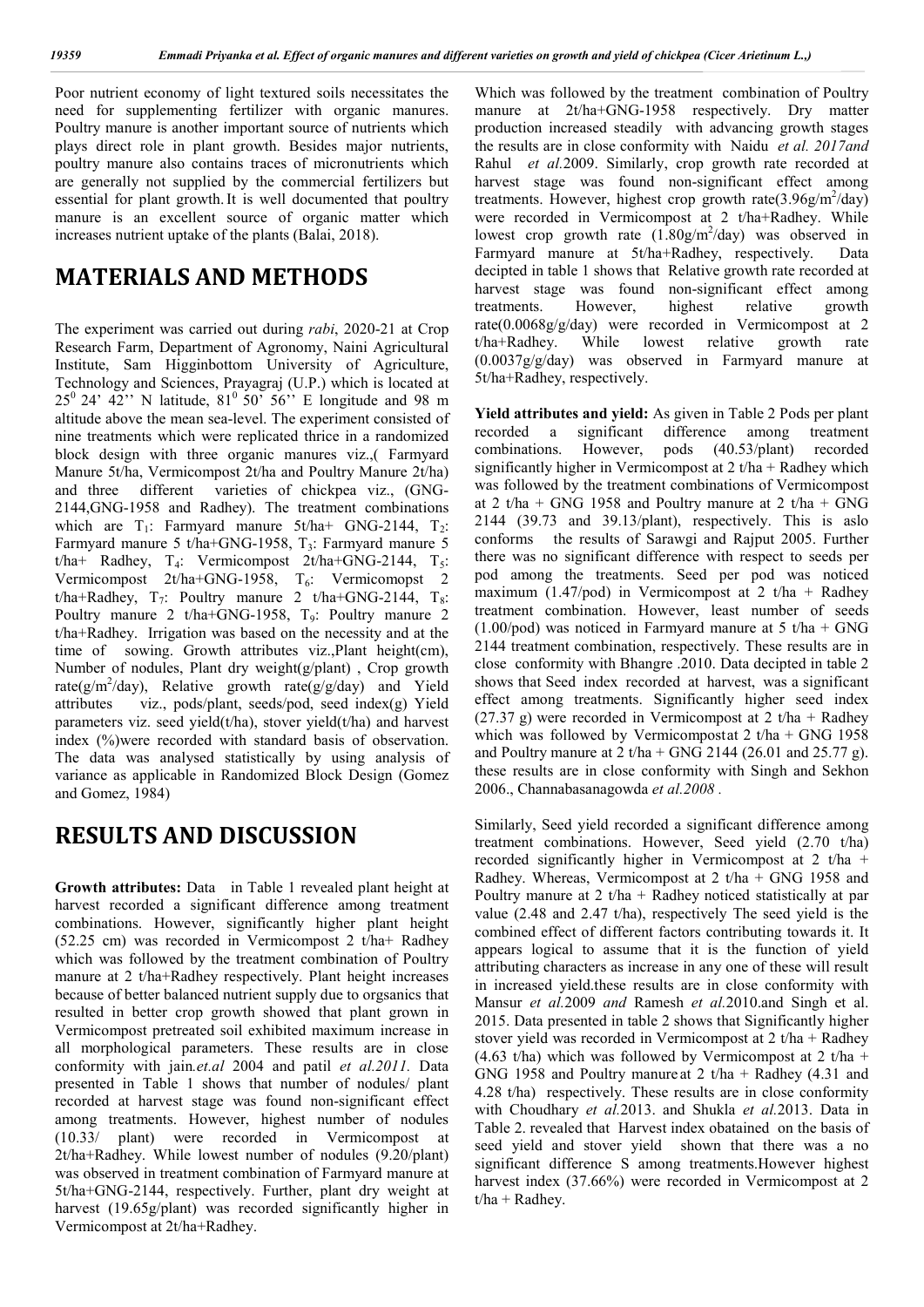#### **Table 1. Effect of organics manures and different varieties on growth attributes of chickpea**

|                | Treatments                             | Plant height    | Nodules/plant          | Plant dry weight(g/plant) | CGR(g/m2/day) | <b>RGR</b>             |
|----------------|----------------------------------------|-----------------|------------------------|---------------------------|---------------|------------------------|
|                |                                        | (cm) at harvest | at harvest             | at harvest                | at harvest    | $(g/g/day)$ at harvest |
| $T_{1}$        | Farmyard manure at $5 t/ha + GNG 2144$ | 45.00           | 9.20                   | 15.82                     | 3.05          | 0.0062                 |
| T <sub>2</sub> | Farmyard manure at $5$ t/ha + GNG 1958 | 46.65           | 9.40                   | 15.73                     | 2.51          | 0.0050                 |
| $T_{3}$        | Farmyard manure at $5 t/ha + Radhey$   | 47.09           | 9.93                   | 16.00                     | 1.80          | 0.0037                 |
| T <sub>4</sub> | Vermicompost at $2 t/ha + GNG 2144$    | 49.41           | 9.27                   | 16.74                     | 3.27          | 0.0064                 |
| T،             | Vermicompost at $2 t/ha + GNG$ 1958    | 49.85           | 10.20<br>10.33<br>9.33 | 17.30                     | 3.91          | 0.0053                 |
| T6             | Vermicompost at $2 t/ha + Radhey$      | 52.25           |                        | 19.65                     | 3.96          | 0.0068                 |
| T <sub>7</sub> | Poultry manure at $2 t/ha + GNG 2144$  | 47.41           |                        | 16.16                     | 2.12          | 0.0041                 |
| T <sub>s</sub> | Poultry manure 2t a $+$ GNG958         | 49.45           | 10.00                  | 18.55                     | 2.07          | 0.0039                 |
| Тo             | Poultry manure at $2 t / ha + Radhey$  | 51.78           | 10.13                  | 18.06                     | 2.81          | 0.0048                 |
|                | F-Test                                 | S               | NS.                    | S                         | NS.           | NS.                    |
|                | $SEm+$                                 | 0.69            | 0.29                   | 0.41                      | 0.65          | 0.0013                 |
|                | $CD (P=0.05)$                          | 2.07            | ٠                      | 1.22                      |               |                        |
|                |                                        |                 |                        |                           |               |                        |

**Table 2. Effect of organic manures and different varieties on yield attributes and yield of chickpea**

|             | Treatments                             | Pods/plant | Seeds/Pod | Seed index $(g)$ | Seed yield(t/ha) | Stover yield(t/ha) | Harvest index $(\% )$ |
|-------------|----------------------------------------|------------|-----------|------------------|------------------|--------------------|-----------------------|
| Tı          | Farmyard manure at $5 t/ha + GNG 2144$ | 32.67      | 1.00      | 24.01            | 2.16             | 3.89               | 35.75                 |
| T,          | Farmyard manure at $5 t/ha + GNG$ 1958 | 33.67      | 1.20      | 24.32            | 2.26             | 4.01               | 36.79                 |
| T,          | Farmyard manure at $5 t/ha + Radhey$   | 34.00      | 1.27      | 25.07            | 2.30             | 4.05               | 35.82                 |
| $\rm T_{4}$ | Vermicompost at $2 t/ha + GNG 2144$    | 36.27      | 1.07      | 24.43            | 2.45             | 4.24               | 36.04                 |
| T٢          | Vermicompost at $2 t/ha + GNG$ 1958    | 39.73      | 1.40      | 26.01            | 2.48             | 4.31               | 36.80                 |
| T.          | Vermicompost at $2 t/ha + Radhey$      | 40.53      | 1.47      | 27.37            | 2.70             | 4.63               | 37.66                 |
| T7          | Poultry manure at 2 t/ha + GNG 2144    | 39.13      | 1.13      | 25.77            | 2.34             | 4.01               | 36.25                 |
| $T_{8}$     | Poultry manure at $2 t/ha + GNG$ 1958  | 35.40      | 1.20      | 25.29            | 2.37             | 4.09               | 36.35                 |
| Тo          | Poultry manure at 2 t/ha + Radhey      | 36.67      | 1.33      | 25.45            | 2.47             | 4.28               | 36.76                 |
|             | F-Test                                 |            | NS.       | $\sim$<br>э.     | S                | S                  | <b>NS</b>             |
|             | $SEm+$                                 | 1.24       | 0.11      | 0.60             | 0.07             | 0.12               | 0.93                  |
|             | $CD (P=0.05)$                          | 3.72       |           | 1.91             | 0.24             | 0.37               | -                     |

While, lowest harvest index (35.75%) were observed in Farmyard manure at 5 t/ha + GNG 2144, respectively. Similar findings were aslo considered from Goyal et al. 2010.

## **CONCLUSION**

Based on the findings of experimentation in one season in a year, it is concluded that application of Vermicompost 2t/ha with Radhey was found more helpful for attaining better growth and yields in chickpea under Eastern U.P. climatic condition.

#### **ACKNOWLEDGEMENT**

Authors are thankful to the Department of Agronomy, Sam Higginbottom University of Agriculture, Technology and Sciences, Prayagraj, Uttar Pradesh, for providing us facilities and support for undertaking the research study.

## **REFERENCES**

- Bhangre, A. 2010. Performance of soybean [*Glycine max* (L.) Merrill] varieties under different seed rates and row spacing's. M.Sc (Agri). Thesis, Rajmata Vijayaraje Scindia Krishi Vishwa Vidyalaya, Gwalior.
- Balai. 2018. Response of chickpea [*Cicer arietinum* (L.)] to organic manures and phosphorus. M.Sc. Thesis, S.K.N. Agriculture University Jobner - 303 329.
- Channabasanagowda., Patil, N.K., Patil, B.N., Awaknavar, J.S., Ninganur, B.T. and Hunje,R. 2008. Effect of organic manures on growth, seed yield and quality of wheat. *Karnataka Journal of Agriculture Science* 21(3): 366-368.
- Choudhary, S., Yadav, L.R., Yadav, S.S., Sharma, O.P. and Keshwa, G.L. 2013. Integrated use of fertilizers and manures with foliar application of iron inbarley (*Hordeum vulgare*). *Indian Journal of Agronomy* 58(3): 363-367.
- Goyal, S., Verma, H.D. and Nawange, D.D. 2010. Studies on growth and yield of kabuli chickpea *(Cicer arietinum* L.) genotypes under different plant densities and fertility levels. *Legume Research*. 33(3): 221-223.
- Jain, S., Khaddar, V.K., Choudhary, S.K., Phadnis, S. and Nagar, R. 2004. Effect of organics and chemical fertilizer on the growth, yield attributes and yield of soybean-wheat cropping sequence. *Research on Crops* 5(1): 22-30.
- Mansur, C.P., Palled, Y.B., Halikatti, S.I., Salimath, P.M. and Chetti, M.B. 2009. Effect of plant densities and phosphorus levels on seed yield and protein content of kabuli chickpea genotypes. *Karnataka Journal of Agricultural Science* 22(2): 267-270.
- Naidu, R.C., Reddy, G.K., Sumathi, V. and Reddy, P.V.M. 2017. Response of soybean varieties to different sowing times. *Journal of Pharmacognosy and Phytochemistry*  6(5): 1092-1095.
- Patil, S.V., Halikatti, S.I., Hiremath, S.M., Babalad, H.B., Sreenivasa, M.N., Hebsur, N.S. and Somanagouda, G. 2011. Effect of organic manures and rock phosphate on growth and yield of chickpea [*Cicer arietinum* (L.)] in vertisols. *Karnataka Journalof Agricultural Science* 24(5): 636-638.
- Ramesh, P., Panwar, N.R. and Singh, A.B. 2010. Crop productivity, soil fertility and economics of soybean (*Glycine max*), chickpea (*Cicer arietinum*) and blond psyllium (*Plantago ovata*) under organic nutrient management practices. *The Indian Journal of Agriculture Science* 80(11): 32-35.
- Ruhul. A, A.K.M., Jahan, S.R.A., Karim, M.F. and Mirza, H. 2009. Growth dynamics of Soybean (*Glycine max* L.) as